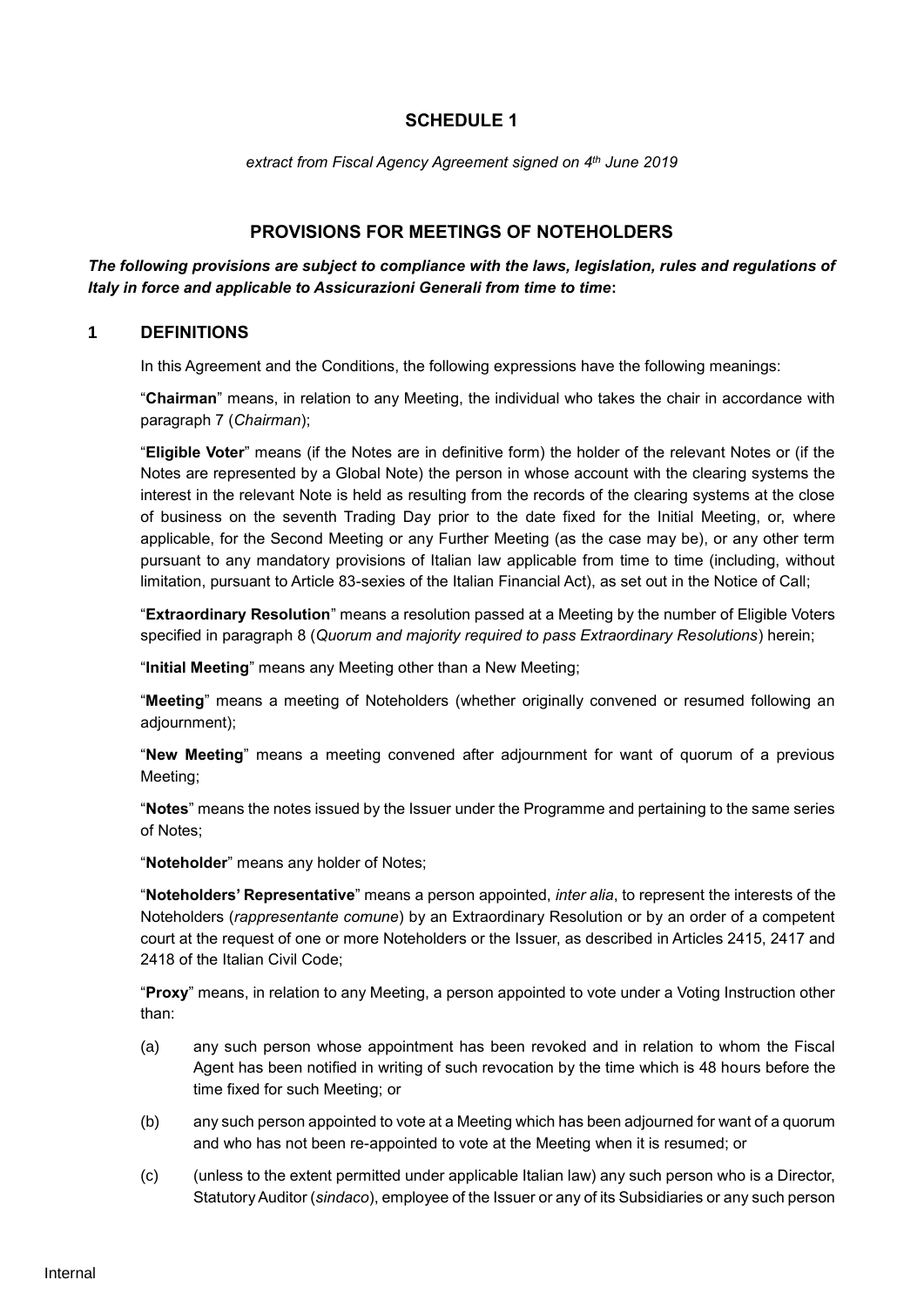who is a member of any management or supervisory board of the Issuer or any of its Subsidiaries; or

(d) any of the Subsidiaries of the Issuer,

**provided**, **however**, **that**, no single Proxy may attend or vote on behalf of more than such number of Noteholders at any Meeting as would exceed the limits specified in Article 2372 of the Italian Civil Code;

"**Notice of Call**" means a notice specifying the date, time and place of the Meeting and any other details as may be required by applicable laws and regulations;

"**Reserved Matter**" means any proposal to amend the Terms and Conditions of the Notes in accordance with Article 2415, paragraph 1 (2) of the Italian Civil Code, including, without limitation, any proposal:

- (e) to change any date fixed for payment of principal or interest in respect of the Notes, to reduce or cancel the amount of principal, or as the case may be, interest payable on any date in respect of the Notes, to reduce the rate or rates of interest in respect of the Notes or to alter the method of calculating the amount of any payment in respect of the Notes on redemption or maturity or the date for any such payment; or
- (f) to effect the exchange or substitution of the Notes for, or the conversion of the Notes into, shares, bonds or other obligations or securities of the Issuer or any other Person or body corporate formed or to be formed; or
- (g) to change the currency in which amounts due in respect of the Notes are payable; or
- (h) to change the quorum requirements relating to Meetings or the majority required to pass an Extraordinary Resolution, provided that a change made to comply with mandatory laws, legislation, rules and regulations of Italy and the Issuer's by-laws applicable to the convening of Meetings, quorums and the majorities required to pass an Extraordinary Resolution and entered into force at any time while the Notes remain outstanding does not constitute a Reserved Matter for the purpose of this definition; or
- (i) to amend this definition;

"**Second Meeting**" means the first New Meeting convened after adjournment of an Initial Meeting;

"**Third Meeting**" means the first new Meeting convened after adjournment of a Second Meeting;

"**Trading Day**" means in relation to any Tranche of Note any day on which the relevant stock exchange where the relevant Notes are traded is open for business;

"**Voting Certificate**" means, in relation to any Meeting, a dated certificate in the English language (together with, if required by applicable Italian law, a translation thereof into Italian) issued either (A) by the relevant accountholder in the relevant clearing system or (B) by a Paying Agent on behalf of the clearing systems on the instructions given to the clearing systems by or on behalf of an Eligible Voter or (C) (if the Notes are in definitive form) by a Paying Agent, and stating the name of (and document of identification to be provided by) the Eligible Voter and in which it is stated that the person identified therein as Eligible Voter is entitled to attend and vote at the Meeting;

"**Voting Instruction**" means, in relation to any Meeting, a document in the English language issued by a Paying Agent in respect of any Eligible Voter:

(j) certifying that the Eligible Voter or the Proxy a duly authorised person on its behalf has instructed the relevant Paying Agent that the votes attributable to such Notes are to be cast in a particular way on each resolutions to be put to the Meeting;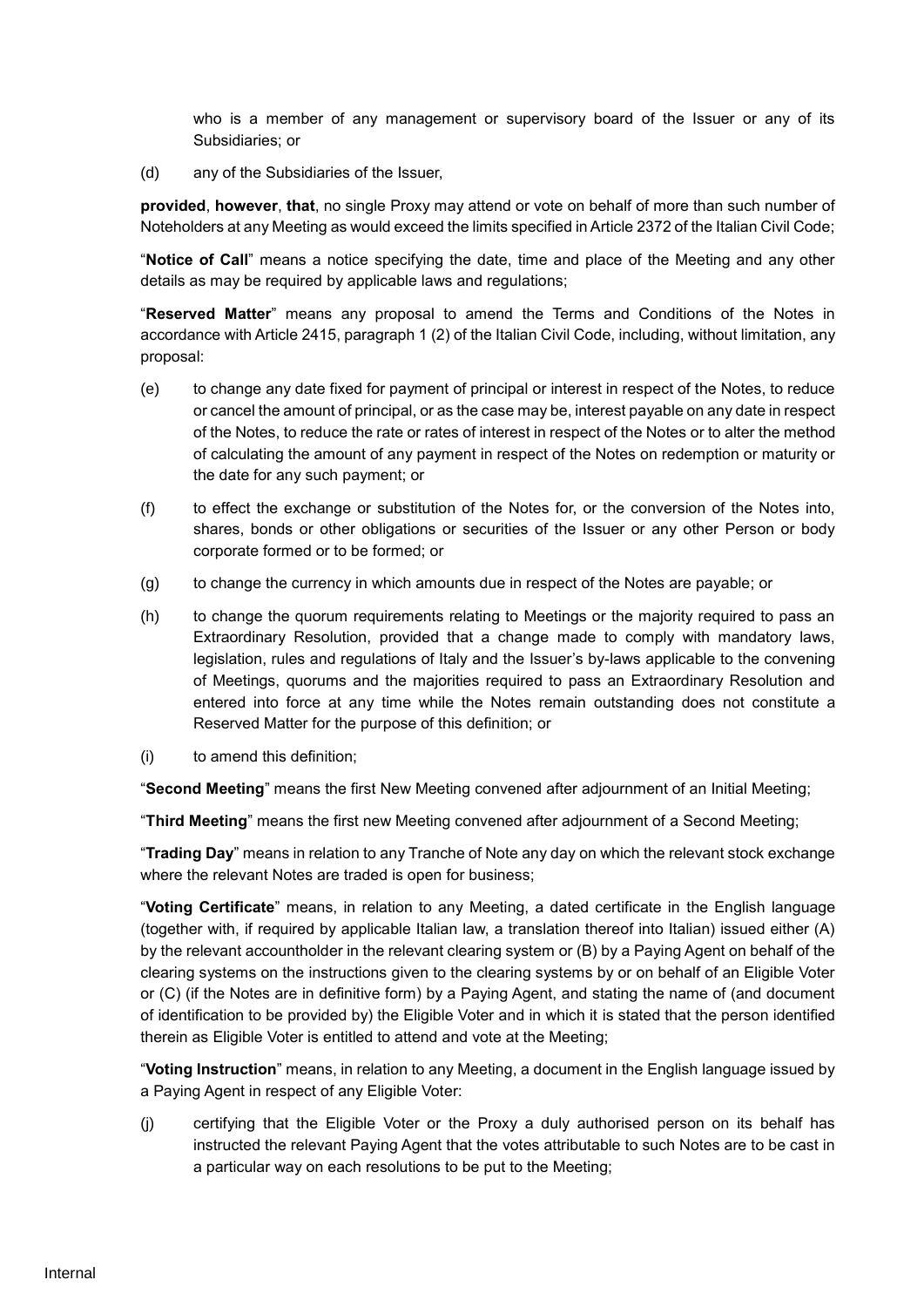- (k) listing the total number and (if in definitive form) the certificate numbers of the Notes, distinguishing for each resolution between those in respect of which instructions have been given to vote for, or against, the resolution; and
- (l) authorising the Proxy to vote in respect of the Notes in accordance with such instructions;

"**24 hours**" means a period of 24 hours including all or part of a day upon which banks are open for business in both the places where the relevant Meeting is to be held and in each of the places where the Paying Agents have their Specified Offices (disregarding for this purpose the day upon which such Meeting is to be held) and such period shall be extended by one period or, to the extent necessary, more periods of 24 hours until there is included as aforesaid all or part of a day upon which banks are open for business as aforesaid; and

"**48 hours**" means 2 consecutive periods of 24 hours.

# **2 ISSUE OF VOTING CERTIFICATES AND VOTING INSTRUCTIONS**

Any Eligible Voter may obtain a Voting Certificate from any Paying Agent or require any Paying Agent to issue a Voting Instruction (i) not later than 48 hours before the date fixed for the relevant Meeting or (ii) not later than any different period before the date fixed for the relevant Meeting, which may be set forth under any applicable law (including, without limitation, any applicable provision of the Italian Financial Act) by depositing such Note with the Fiscal Agent (if the Notes are in definitive form) or by making appropriate arrangements with the clearing systems in accordance with their internal procedures (if the Notes are represented by Global Notes).

So long as a Voting Certificate or Voting Instruction is valid, the bearer thereof (in the case of a Voting Certificate) or any Proxy named therein (in the case of a Voting Instruction) shall be deemed to be the holder of the Notes to which it relates for all purposes in connection with the Meeting. A Voting Certificate and a Voting Instruction cannot be outstanding simultaneously in respect of the same Note.

# **3 VALIDITY OF VOTING INSTRUCTIONS**

Any Voting Certificates and Voting Instructions shall be valid if deposited at the specified office of the Fiscal Agent or at some other place approved by the Fiscal Agent, at least 48 hours before the time fixed for the relevant Meeting or the Chairman decides otherwise before the Meeting proceeds to business.

Notwithstanding the above, any Voting Certificates and Voting Instructions shall be valid if notified to the Issuer 48 hours before the date fixed for the relevant Meeting or at any time before the Meeting considered acceptable by the Issuer, the Clearing Systems and the Paying Agent.

If the Fiscal Agent requires, a notarised copy of each Voting Instruction and of each Voting Certificate and satisfactory proof of the identity of each Proxy named in the Voting Instruction shall be produced at the Meeting, but the Fiscal Agent shall not be obliged to investigate the validity of any Voting Instruction or of any Voting Certificate or the authority of any Proxy.

## **4 CONVENING OF MEETING**

The Issuer or the Noteholders' Representative may convene a Meeting at any time and shall be obliged to do so upon the request in writing of Noteholders holding not less than one twentieth of the aggregate principal amount of the outstanding Notes.

## **5 NOTICE**

At least 30 days' notice to Noteholders (exclusive of the day on which the notice is given and of the day on which the relevant Meeting is to be held) specifying the date, time and place of the Meeting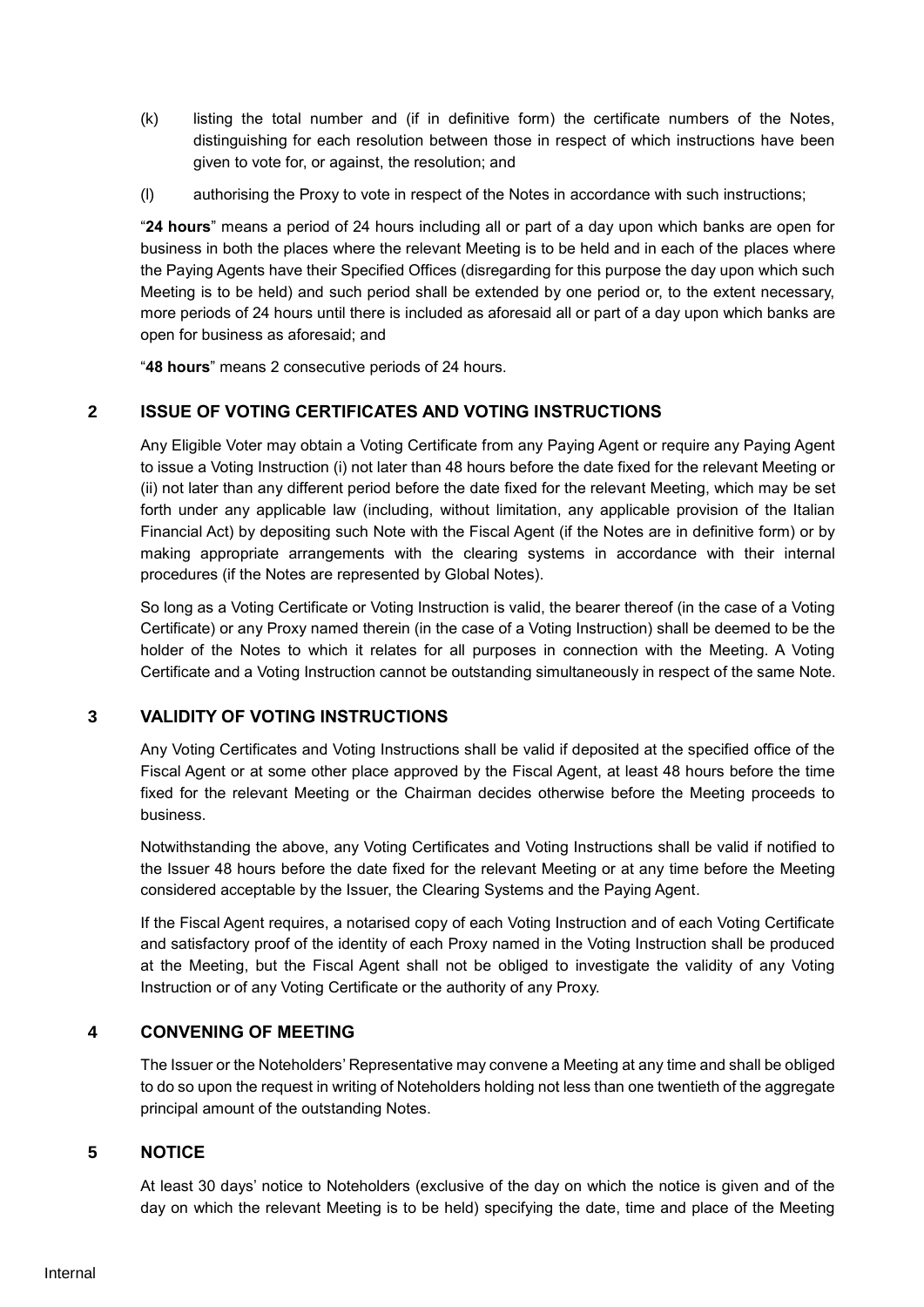shall be given to the Noteholders and the Paying Agents (with a copy to the Issuer). The notice shall set out the full text of any resolutions to be proposed and shall state that the Notes may be deposited with, or to the order of, any Paying Agent for the purpose of obtaining Voting Certificates or appointing Proxies. The first resolution to be proposed to the Noteholders at any Meeting shall be a proposal, if required by the Issuer, to authorise the financial advisers of the Issuer and the legal counsel to the Issuer to attend and speak at any such Meeting. The notice may also specify the date of a Second Meeting or a Third Meeting. All Notices to Noteholders under this Schedule 1 (*Provisions of Meetings of Noteholders*) shall be published in accordance with Condition 17 (*Notices*) of the Senior Conditions or Condition 19 (*Notices*) of the Tier 2 Conditions and the Tier 3 Conditions, as the case may be, and shall also (to the extent required by applicable Italian law or by the Issuer's By-laws) be published in the *Gazzetta Ufficiale* of the Republic of Italy or in at least one daily newspaper specified in the Bylaws of the Issuer or by any other means provided from time to time by applicable laws and regulations. The notice shall be drawn up in accordance with the provisions of Article 125-*bis* of the Italian Financial Act and any other applicable laws and regulations and, when the Notes are represented by a Global Note, shall include, amongst others, a statement specifying that those proving to be holders of Notes only after the seventh Trading Day prior to the date fixed for the Initial Meeting (or for the Single Call Meeting (as defined below) if provided for by the Issuer's by-laws) shall not have the right to attend and vote at the relevant meeting pursuant to applicable provisions.

# **6 CHAIRMAN**

The Chairman (who may, but need not, be a Noteholder) shall be:

- (m) the Chairman of the Board of Directors of the Issuer or such other person as the by-laws of the Issuer may specify from time to time;
- (n) in default, a person elected by one or more Voters holding or representing more than one half of the aggregate principal amount of the Notes represented at the Meeting; or
- (o) the person appointed by the competent court (in case the Meeting is convened upon decision of such competent court).

Where the Meeting has elected the Chairman at an Initial Meeting, such person need not be the same person as the Chairman at any New Meeting.

# **7 QUORUM AND MAJORITY REQUIRED TO PASS EXTRAORDINARY RESOLUTIONS**

A Meeting shall be validly held as a single call meeting (*assemblea in unica convocazione*) ("**Single Call Meeting**") or as a multiple call meeting (i.e. each of the first, second and further call of the Meeting respectively and collectively, a "**Multiple Call Meeting**") if:

- (p) in respect of a meeting convened to pass an Extraordinary Resolution that does not relate to a Reserved Matter:
	- (i) in the case of a Single Call Meeting, there are one or more persons present, being or representing Noteholders holding at least one-fifth of the principal amount of the Notes for the time being outstanding or such higher majority as may be provided for in the Issuer's by-laws; or
	- (ii) in the case of a Multiple Call Meeting, if attended by one or more Eligible Voters representing or holding more than:
		- **A.** in the case of an Initial Meeting, at least one half of the aggregate principal amount of the outstanding Notes;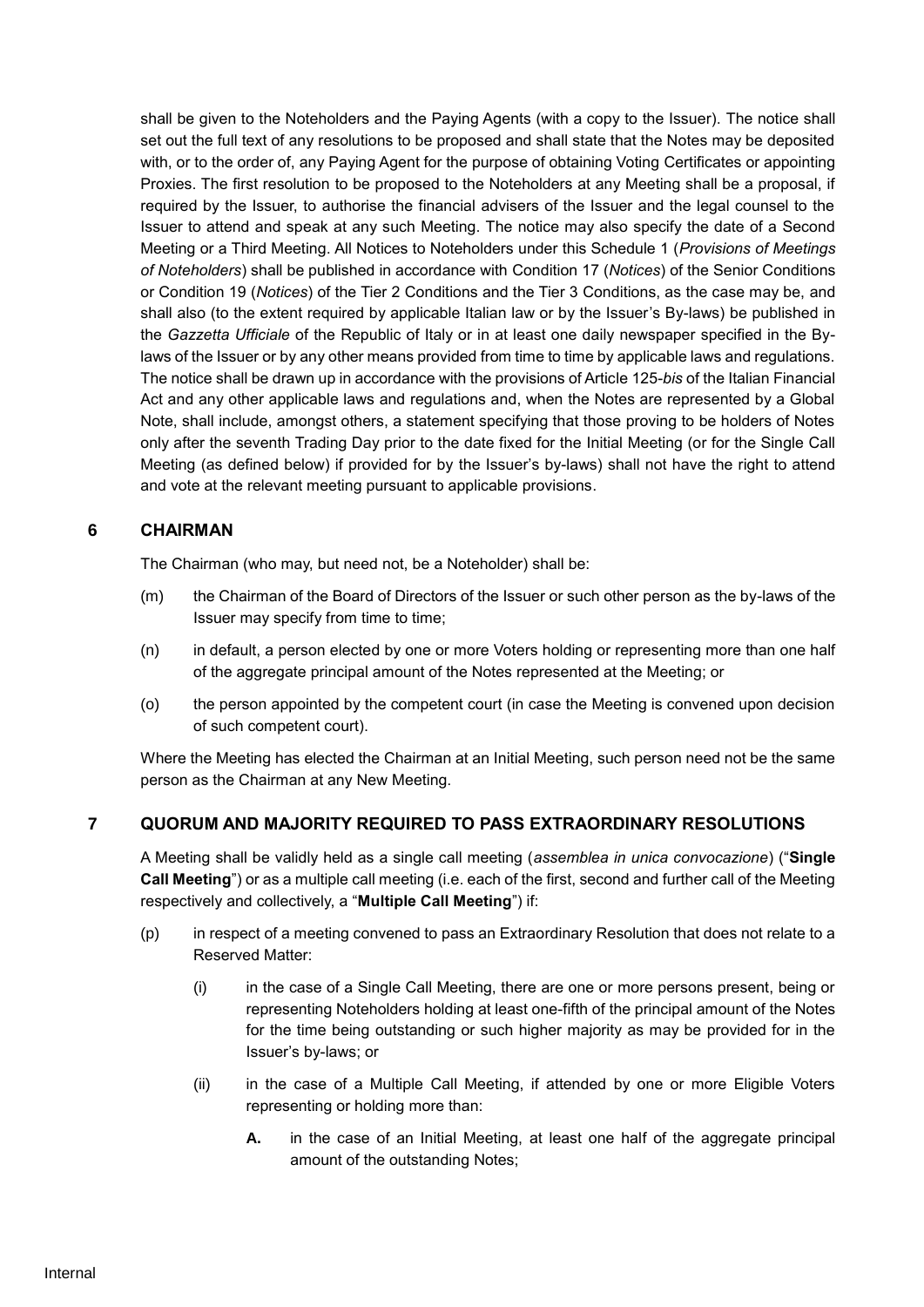- **B.** in the case of a Second Meeting, more than one third of the aggregate principal amount of the outstanding Notes;
- **C.** in the case of a Third Meeting or any subsequent meeting, at least one fifth of the aggregate principal amount of the outstanding Notes:
- (q) in respect of a meeting convened to pass an Extraordinary Resolution relating to a Reserved Matter, there are one or more persons present being or representing Noteholders holding at least one-half of the aggregate principal amount of the outstanding Notes;

*provided, however, that* Italian law and/or the by-laws of the Issuer may from time to time (to the extent permitted under applicable Italian law) require a larger and/or different quorum at any of the above meetings (also depending on the matter to be transacted at such Meeting). For the avoidance of doubt, each meeting will be held as a Single Call Meeting or as a Multiple Call Meeting depending on the applicable provisions of Italian law and the Issuer's by-laws as applicable from time to time.

The majority required to pass an Extraordinary Resolution at any meeting (including any meeting convened following adjournment of the previous meeting for want of quorum) will be:

- (r) for voting on any matter other than a Reserved Matter, at least two thirds of the aggregate principal amount of the Notes represented at the Meeting;
- (s) for voting on a Reserved Matter, at least one-half of the aggregate principal amount of the outstanding Notes,

*provided, however,* that Italian law and/or the by-laws of the Issuer may from time to time (to the extent permitted under applicable Italian law) require, in each case under (a) and (b) above, a larger and/or different majority.

## **8 ADJOURNMENT FOR WANT OF QUORUM**

If within 15 minutes after the commencement of any Meeting (other than a Single Call Meeting) a quorum is not present, then it shall be adjourned for such period which shall be:

- (t) in the case of a Second Meeting:
	- (i) where specified in the notice to Noteholders of the Initial Meeting, not less than one day and not more than 30 days following the date of the Initial Meeting;
	- (ii) in all other cases, not less than 21 days and not more than 30 days following the date of the Initial Meeting;
- (u) in the case of a Third Meeting or any subsequent meeting:
	- (iii) where specified in the notice to Noteholders of the Initial Meeting, not less than one day and not more than 30 days following the date of the Second Meeting;
	- (iv) in all other cases, not less than 21 days and not more than 30 days following the date of the Second Meeting;

*provided that* the resolutions to be proposed in the Second Meeting or in the Further Meeting are not modified.

## **9 ADJOURNMENT OTHER THAN FOR WANT OF QUORUM**

The Chairman may, with the consent of (and shall if directed by any Meeting) adjourn such Meeting from time to time and from place to place, but no business shall be transacted at any such adjourned Meeting except business which might lawfully have been transacted at the Meeting from which the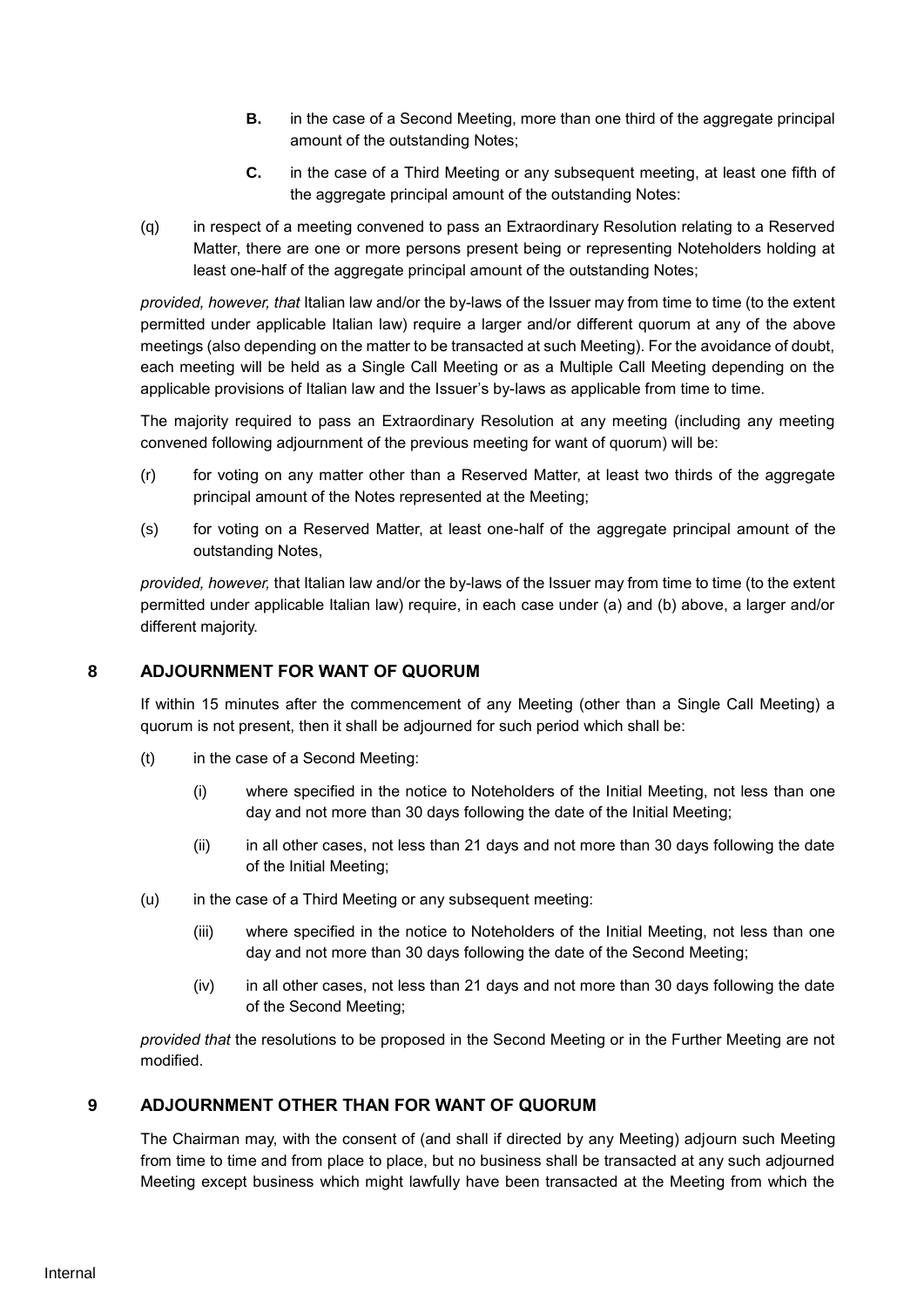adjournment took place, **provided however that** no Meeting may be adjourned more than twice for want of quorum unless the Issuer's by-laws provide otherwise.

### **10 NOTICE FOLLOWING ADJOURNMENT**

Paragraph 6 (*Notice*) shall apply to any New Meeting save that:

- (v) where the notice to Noteholders of the Initial Meeting specifies the date for a New Meeting, no further notice need be given to Noteholders;
- (w) where a further notice to Noteholders is required, 21 days' notice (exclusive of the day on which the notice is given and of the day on which the Meeting is to be resumed) shall be sufficient.

In addition, such notice shall specifically set out the quorum requirements which will apply when the Meeting resumes.

It shall not be necessary to give notice of the resumption of a Meeting which has been adjourned for any reason other than want of quorum.

#### **11 PARTICIPATION**

The following may attend and speak at a Meeting:

- (x) Eligible Voters;
- (y) the Noteholders' Representative;
- (z) any Director or Statutory Auditor (*sindaco*) of the Issuer;
- (aa) the competent notary public; and
- (bb) any other person approved by the Meeting, including representatives of the Issuer and the Fiscal Agent, the financial advisers of the Issuer and the Fiscal Agent and the legal counsel to the Issuer and the Fiscal Agent.

#### **12 METHOD OF VOTING**

Every question submitted to a Meeting shall be decided in the first instance by a show of hands. *Provided that* a show of hands produces a clear and incontrovertible result, the Chairman's declaration that on a show of hands a resolution has been passed, passed by a particular majority, rejected or rejected by a particular majority shall be conclusive, without proof of the number of votes cast for, or against, the resolution, *provided however that* one or more Eligible Voters or the Noteholders' Representative may at the Meeting require that such question be decided by a poll.

## **13 VOTES**

Every Eligible Voter shall have one vote in respect of each euro 1,000 in aggregate face amount of the outstanding Note(s) represented or held by him. Unless the terms of any Voting Instruction state otherwise, an Eligible Voter shall not be obliged to exercise all the votes to which he is entitled or to cast all the votes which he exercises in the same way.

#### **14 VALIDITY OF VOTES BY PROXIES**

Any vote by a Proxy in accordance with the relevant Voting Instruction shall be valid even if such Voting Instruction or any instruction pursuant to which it was given has been amended or revoked, **provided that** neither the Issuer, the Fiscal Agent nor the Chairman has been notified in writing of such amendment or revocation by the time which is 48 hours before the time fixed for the relevant Meeting.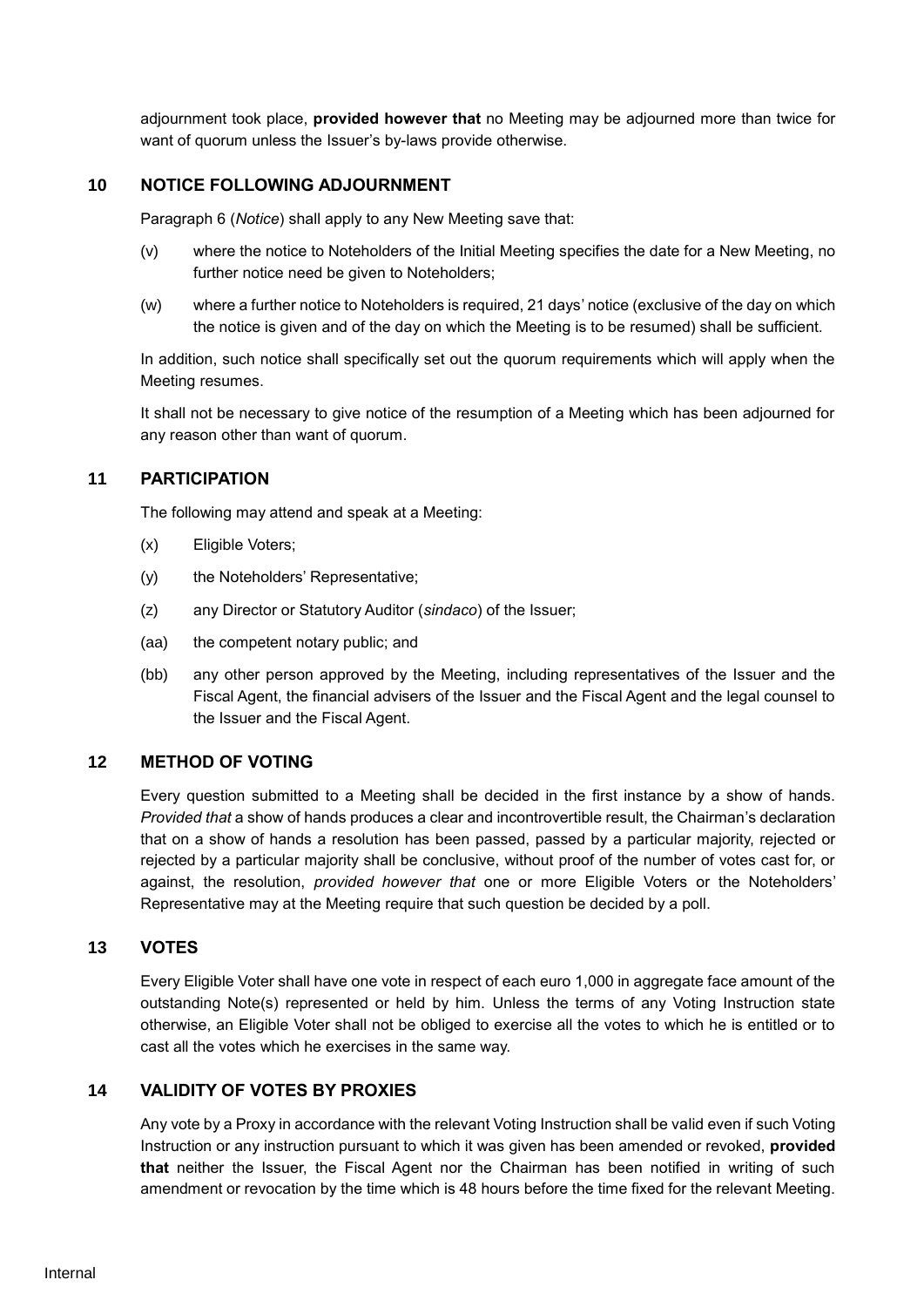Unless revoked, any appointment of a Proxy under a Voting Instruction in relation to a Meeting shall remain in force in relation to any resumption of such Meeting following an adjournment, **provided however that** unless such appointment specifies otherwise, no such appointment of a Proxy in relation to a Meeting originally convened which has been adjourned for want of a quorum shall remain in force in relation to such Meeting when it is resumed. Any person appointed to vote at such a Meeting must be re-appointed under a Voting Instruction Proxy to vote at the Meeting when it is resumed.

## **15 POWERS**

A Meeting shall have power (exercisable by Extraordinary Resolution), without prejudice to any other powers conferred on it or any other person:

- (cc) to approve any Reserved Matter;
- (dd) to approve any proposal by the Issuer for any modification, abrogation, variation or compromise of any provisions of this Agreement or the Conditions or any arrangement in respect of the obligations of the Issuer under or in respect of the Notes;
- (ee) to waive any breach or authorise any proposed breach by the Issuer of its obligations under or in respect of the Notes or the Deed of Covenant any act or omission which might otherwise constitute an Event of Default under the Notes;
- (ff) to authorise the Fiscal Agent, the Noteholders' Representative or any other person to execute all documents and do all things necessary to give effect to any Extraordinary Resolution;
- (gg) to give any other authorisation or approval which under this Agreement or the

Notes is required to be given by Extraordinary Resolution;

- (hh) to appoint or revoke the appointment of a Noteholders' Representative;
- (ii) to consider any proposal for an administration (*amministrazione controllata*) or composition with creditors (*concordato*) in respect of the Issuer;
- (jj) to approve the setting up of a fund for the purposes of representing the interests of Noteholders and any arrangements for the preparation of accounts in respect of such fund; and
- (kk) to consider any other matter of common interest to Noteholders.

#### **16 EXTRAORDINARY RESOLUTION BINDS ALL HOLDERS**

An Extraordinary Resolution shall be binding upon all Noteholders and holders of Coupons, whether or not present at such Meeting and irrespective of how their vote was cast at such Meeting (**provided that** their vote was cast in accordance with these provisions), and each of the Noteholders and holders of Coupons shall be bound to give effect to it accordingly. Notice of the result of every vote on an Extraordinary Resolution shall be given to the Noteholders and the Paying Agents (with a copy to the Issuer and the Fiscal Agent) within 14 days of the conclusion of the Meeting.

### **17 MINUTES**

Minutes shall be drawn up by a notary public of all resolutions and proceedings at each Meeting. The Chairman shall sign the minutes, which shall be *prima facie* evidence of the proceedings recorded therein. Unless and until the contrary is proved, every such Meeting in respect of the proceedings of which minutes have been summarised and signed shall be deemed to have been duly convened and held and all resolutions passed or proceedings transacted at it to have been duly passed and transacted. The minutes shall be held in the minute book of meetings of Noteholders (*libro delle adunanze e delle deliberazioni delle assemblee degli obbligazionisti*) and be registered at the local